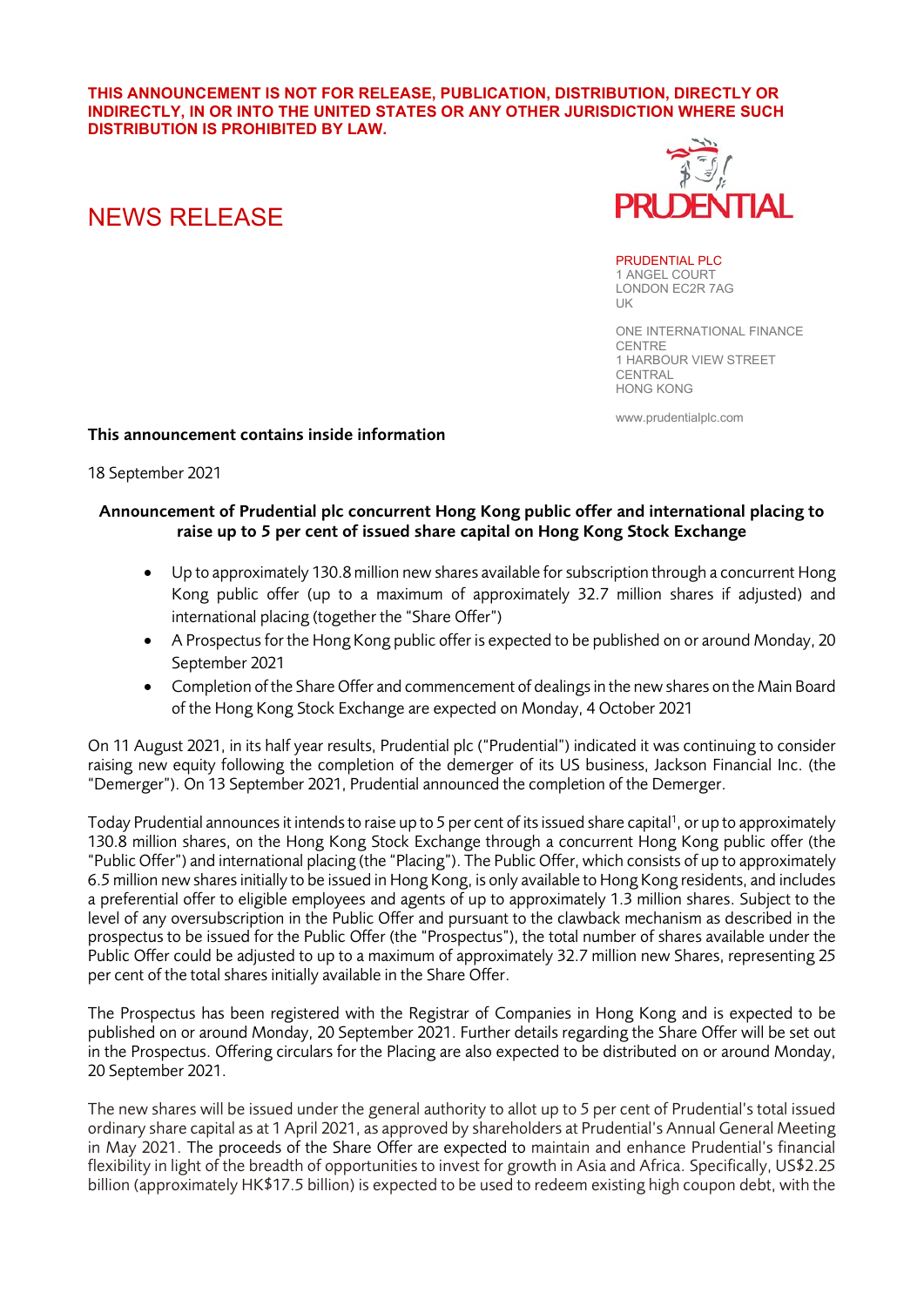remaining net proceeds expected to contribute to Prudential's central stock of liquidity, in order to further increase Prudential's financial flexibility.

On Saturday, 18 September 2021, Prudential entered into a Hong Kong Public Offer Underwriting Agreement with the Public Offer Underwriters which includes a maximum Public Offer price of HK\$172 per share for the Public Offer. The Public Offer Underwriters have agreed, severally but not jointly, to subscribe for, or procure subscribers to subscribe for, their respective proportions of the Public Offer Shares which are being offered but are not taken up under the Public Offer on the terms and subject to the conditions set out in the Prospectus and the Public Offer Underwriting Agreement. The Public Offer Shares are fully underwritten pursuant to the Public Offer Underwriting Agreement.

It is expected that Prudential and the Placing Underwriters will enter into the Placing Underwriting Agreement in respect of the Placing on or around Saturday, 25 September 2021. Under the Placing Underwriting Agreement, the Placing Underwriters will agree to severally underwrite the Placing Shares in their respective applicable proportions on the terms and subject to the conditions to be set out in the Placing Underwriting Agreement.

Prudential is expected to determine the Public Offer Price and the Placing Price on or around Saturday, 25 September 2021.

As previously announced, the Board believes that there are clear benefits to the Group and to its shareholders as a whole from increasing its Asian shareholder base and the liquidity of its shares in Hong Kong and intends to take these factors into account in the allocation of the Placing. Prudential has dual primary listings in both London and Hong Kong, and secondary listings in both Singapore and New York (the latter in the form of American Depositary Receipts).

Completion of the Share Offer and commencement of dealings in the new shares on the Main Board of the Hong Kong Stock Exchange are expected on Monday, 4 October 2021.

All applicants under the Public Offer and Placing are required to pay, on each Offer Share, brokerage of 1.0 per cent, SFC transaction levy of 0.0027 per cent and Hong Kong Stock Exchange trading fee of 0.005 per cent.

Prudential has appointed Citi, Goldman Sachs, CLSA Limited and HSBC as Joint Global Coordinators and Joint Bookrunners in relation to the Share Offer. BofA Securities, Credit Suisse, UBS and UOB Kay Hian are also acting as Joint Bookrunners. Rothschild & Co is acting as Financial Adviser. 2

Completion of the Share Offer and commencement of dealings in the new shares on the Main Board of the Hong Kong Stock Exchange are expected on Monday, 4 October 2021.

<sup>1</sup> Total issued ordinary share capital as at 1 April 2021.

<sup>2</sup> Marketing names are used in this paragraph.

#### Business and financial prospects of the Group1

The Group delivered a resilient performance in the first half of 2021 against a backdrop of continuing economic and social challenges due to Covid-19 and the resulting continuing volatility in consumer activity. The quality of execution in the Group's chosen markets saw growth in new business sales in the first six months of 2021 (on an APE basis) in Asia and Africa of 17 per cent<sup>2</sup> compared to the same period in 2020 and Asia's IFRS operating earnings remained resilient, driven by the compounding nature of regular premium income and the focus on health and protection led insurance margin income. Year to date new business sales performance continues to grow at a double-digit rate, including in markets such as China, Singapore and Malaysia.

Prudential expects vaccination programmes being rolled out during 2021 and 2022 to facilitate a gradual return to more normal economic patterns, although the pace of these programmes and their effect are likely to vary substantially and give a degree of uncertainty over the economy, and therefore the performance of the business of the Group in the short-term. Significant Covid-19 related restrictions continue in many markets including Indonesia, Malaysia, Thailand, Vietnam and the Philippines the impacts of which are likely to extend at least into the fourth quarter of 2021. There is also continuing uncertainty over the extent and the timing of the re-opening of the border between Hong Kong and Mainland China and we expect that it will remain closed at least for the rest of this year. However, the Prudential Board is confident that the demand for products offered by the Group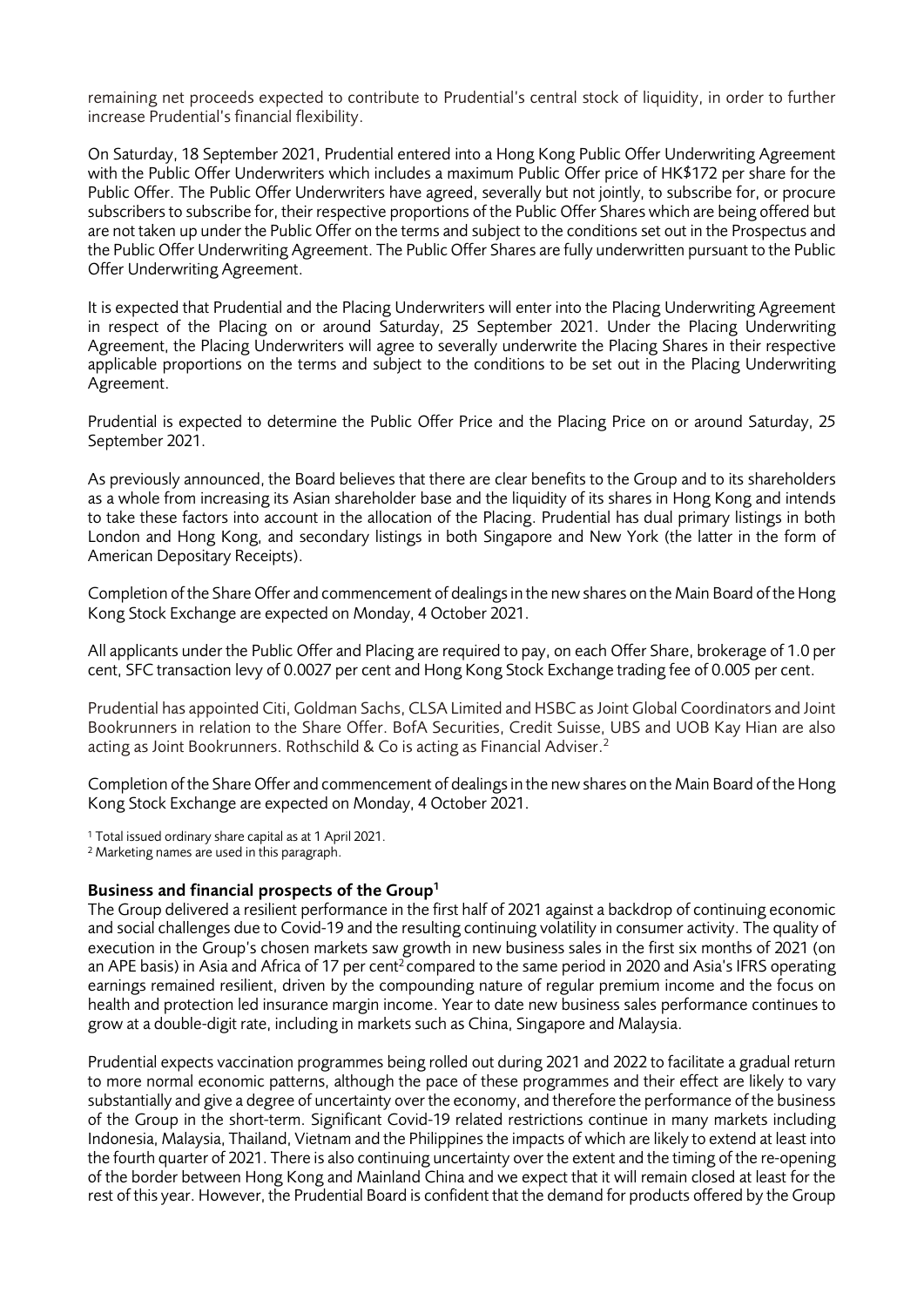will continue to grow in line with the structural growth in its chosen markets, and that its expanded offering and increasingly digitalised distribution platforms are well placed to meet this demand.

 $1$  Comparisons are to the first six months of the prior year unless otherwise stated and year-on-year percentage changes are provided on a constant exchange rate basis unless otherwise stated.

<sup>2</sup> On a constant exchange rate basis, 21 per cent on an actual exchange rate basis.

#### Competitive advantages

The Group is well positioned to meet the growing health, protection and long-term savings needs of its customers in the geographies in which it operates. It has leading positions in Hong Kong and South-east Asia, and sees the greatest growth opportunities in the largest economies of China, India, Indonesia and Thailand.

Prudential's nationwide footprint of 20 branches covering 99 cities in Mainland China provides access to 83 per cent of Mainland China's GDP and 85 per cent of its gross written premium. Prudential is a top-three provider of life insurance in India and the market leader in the overall life insurance market and the sharia-compliant market in Indonesia, which has the largest Muslim population of any country. In Thailand, the Group is focused on delivering the strategic benefits of recent investments and intends to upscale its position significantly. Eastspring, its pan-Asian asset manager, has top-10 positions in seven out of the 11 markets in which it operates.

Prudential has a multi-channel and integrated distribution strategy which can adapt and respond flexibly depending on local market conditions. The Group's distribution network includes its agency force of around 560,000 agents, its bancassurance partnerships which give it access to around 28,000 bank outlets and Pulse, a digital mobile application designed by the Group. The Group's aspiration is for Pulse to act both as a complementary tool for sourcing and managing new business to enhance customer experience and as a future platform for the business, with scope for delivering future operational efficiency.

Mike Wells, Group Chief Executive of Prudential, said: "Prudential is now entirely focused on long-term structural growth opportunities in Asia and Africa. The Share Offer will maintain and enhance Prudential's financial flexibility in light of the breadth of opportunities to invest for growth.

We will continue to build on Prudential's leading positions in Hong Kong and South-east Asia, and see the greatest growth opportunities in the largest economies of China, India, Indonesia and Thailand. We continue to invest in our people and systems to ensure that we have the resources to deliver on our long-term growth strategy, and to develop the capacity to serve 50 million customers by 2025. If we successfully execute our strategy, we expect it will result in the long-term delivery of future shareholder returns through value appreciation, with a focus on achieving long-term double-digit growth in embedded value per share.

As we undertake the next stage of Prudential's development, we strive to deliver profitable growth in a socially responsible way, digitise our products and services, and humanise our company and advice channels."

#### Notes to Editors

#### Enquiries:

Media **Investors/Analysts** Addy Frederick +44 (0)20 3977 9399 Patrick Bowes +44 (0)20 3977 9702<br>Ping Ping Tan +65 9654 8954 William Elderkin +44 (0)20 3977 9215

+44 (0)20 3977 9215

#### Person responsible

The person responsible for arranging the release of this announcement on behalf of Prudential plc is Tom Clarkson, Company Secretary.

#### About Prudential plc

Prudential plc provides life and health insurance and asset management, with a focus on Asia and Africa. The business helps people get the most out of life, by making healthcare affordable and accessible and by promoting financial inclusion. Prudential protects people's wealth, helps them grow their assets, and empowers them to save for their goals. The business has more than 17 million life customers in Asia and Africa and is listed on stock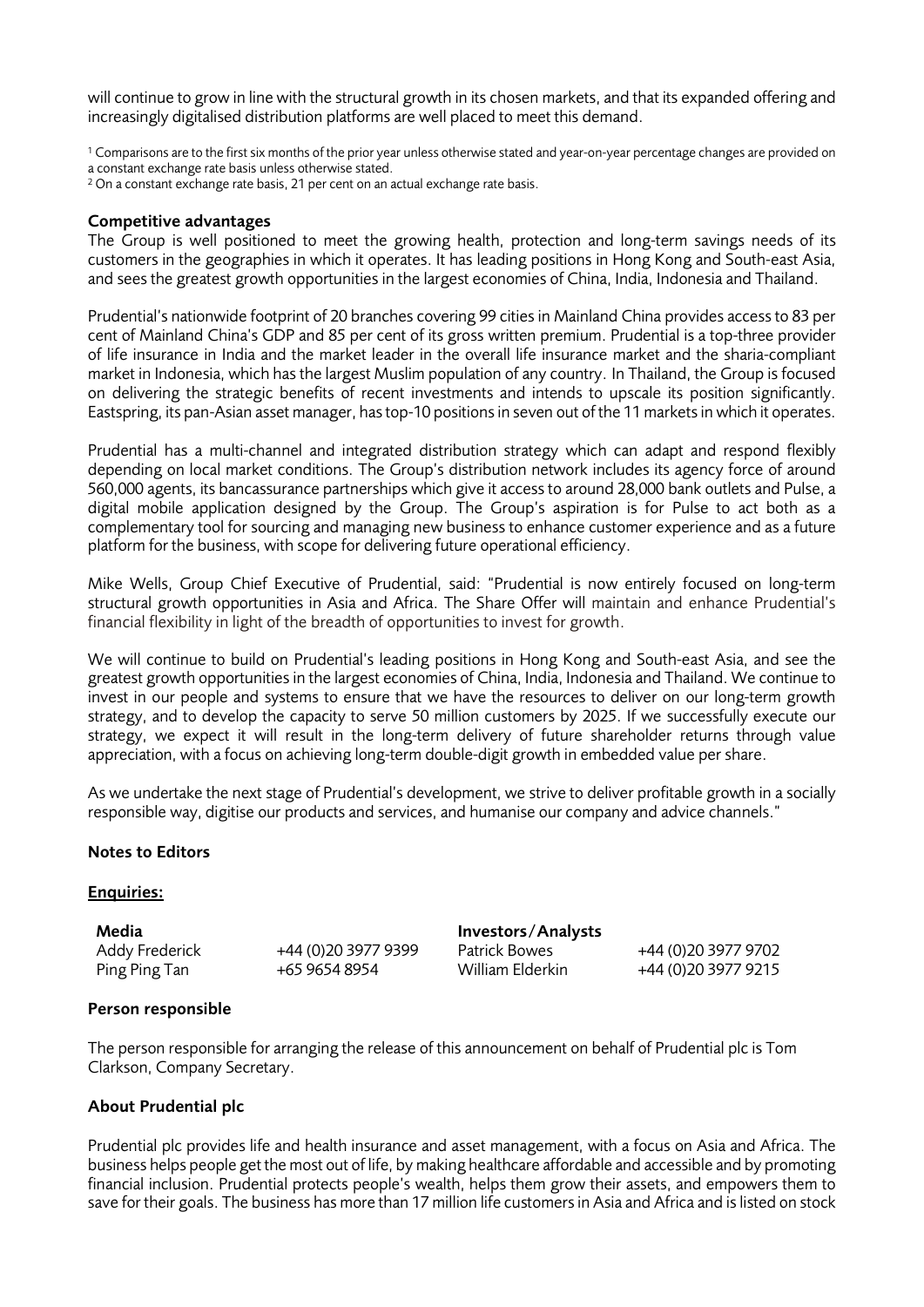exchanges in London, Hong Kong, Singapore and New York. Prudential is not affiliated in any manner with Prudential Financial, Inc. a company whose principal place of business is in the United States of America, nor with The Prudential Assurance Company Limited, a subsidiary of M&G plc, a company incorporated in the United Kingdom.

# Disclaimers

This announcement is for information purposes only and does not constitute an offer or an invitation to induce an offer by any person to acquire, purchase or subscribe for any securities. This announcement is not a prospectus. Potential investors should read the Prospectus for detailed information about the Share Offer described below before deciding whether or not to invest in the Offer Shares.

This announcement is not for release, publication, distribution, directly or indirectly, in or into the United States or any other jurisdiction where such distribution is prohibited by law. This announcement does not contain or constitute, and is not, an offer to sell or a solicitation of any offer to buy securities in Hong Kong, the United States or any other jurisdiction. Any such offer or invitation will be made only by means of a prospectus that may be obtained from Prudential (if published) and that will contain detailed information about Prudential and management, as well as financial statements, and only in jurisdictions in which such offer or invitation may legally and validly be made. The publication, distribution or release of this announcement may be restricted by law in certain jurisdictions and persons into whose possession any document or other information referred to herein may come should inform themselves about and observe any such restriction. Any failure to comply with these restrictions may constitute a violation of the securities laws of any such jurisdiction.

The Offer Shares have not been and will not be registered under the United States Securities Act of 1933, as amended (the "U.S. Securities Act"), or the securities laws of any state or other jurisdiction of the United States and may not be offered or sold, pledged or transferred within the United States or to, or for the account or benefit of, any U.S. Persons (as defined in Regulation S under the U.S. Securities Act), except pursuant to an exemption from, or in a transaction not subject to, the registration requirements of the U.S. Securities Act and applicable state or local securities laws. Prudential does not intend to register the Offer Shares in the United States or to conduct a public offering of securities in the United States.

In the United Kingdom, this announcement is being distributed only to, and is directed only at, persons who: (A) (i) are "investment professionals" specified in Article 19(5) of the Financial Services and Markets Act (Financial Promotion) Order 2005 (the "Order") or (ii) high net worth entities falling within Article 49(2)(a) to (d) of the Order or (iii) are other persons to whom it may otherwise lawfully be communicated; and (B) are "qualified investors" within the meaning of Article 2(e) of the Prospectus Regulation (Regulation (EU) 2017/1129) as it forms part of retained EU law as defined in the European Union (Withdrawal) Act 2018 (all such persons together being referred to as "Relevant Persons"). In the European Economic Area (the "EEA"), this announcement is addressed only to and directed only at, persons in member states who are "qualified investors" within the meaning of Article 2(e) of the Prospectus Regulation (Regulation ((EU) 2017/1129) ("Qualified Investors"). This announcement must not be acted on or relied on (i) in the United Kingdom, by persons who are not Relevant Persons, and (ii) in any member state of the EEA, by persons who are not Qualified Investors. Any investment or investment activity to which this announcement relates is available only to: (i) in the United Kingdom, Relevant Persons; and (ii) in any member state of the EEA, Qualified Investors, and will be engaged in only with such persons.

# UK Product Governance Requirements

Solely for the purposes of the product governance requirements contained within the FCA Handbook Product Intervention and Product Governance Sourcebook (the "UK Product Governance Rules"), and disclaiming all and any liability, whether arising in tort, contract or otherwise, which any "manufacturer" (for the purposes of the UK Product Governance Rules) may otherwise have with respect thereto, the Placing Shares have been subject to a product approval process, which has determined that the Placing Shares are: (i) compatible with an end target market of (a) retail clients, as defined in point (8) of Article 2 of Regulation (EU) No 2017/565 as it forms part of domestic law by virtue of the European Union (Withdrawal) Act 2018 ("EUWA"), (b) investors who meet the criteria of professional clients as defined in Regulation (EU) No 600/2014 as it forms part of domestic law by virtue of the EUWA and (c) eligible counterparties as defined in the FCA Handbook Conduct of Business Sourcebook ("COBS"); and (ii) eligible for distribution through all distribution channels as are permitted by Directive 2014/65/EU (the "UK Target Market Assessment"). Notwithstanding the UK Target Market Assessment, distributors should note that: the price of the Placing Shares may decline and investors could lose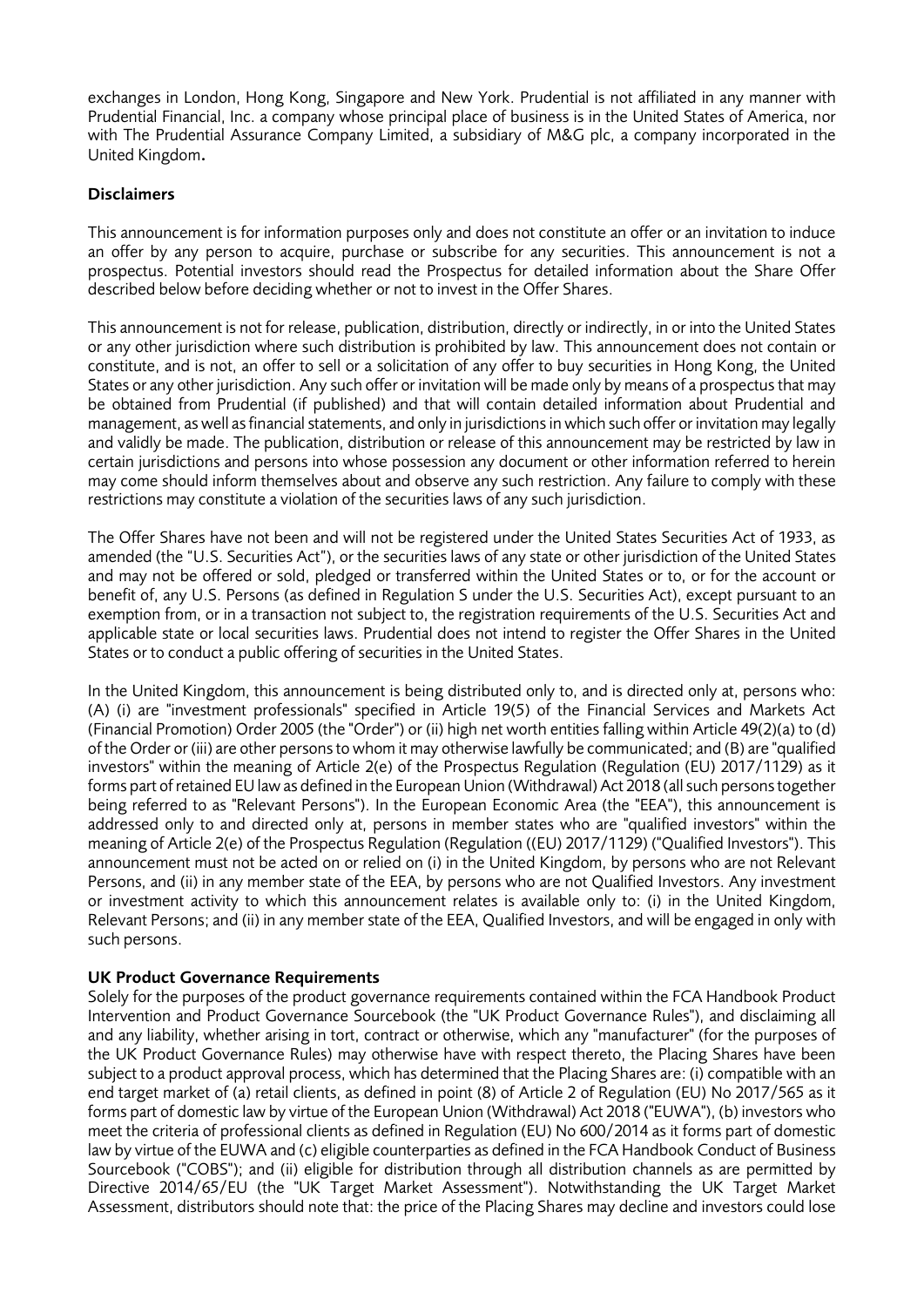all or part of their investment; the Placing Shares offer no guaranteed income and no capital protection; and an investment in the Placing Shares is compatible only with investors who do not need a guaranteed income or capital protection, who (either alone or in conjunction with an appropriate financial or other adviser) are capable of evaluating the merits and risks of such an investment and who have sufficient resources to be able to bear any losses that may result therefrom.

The UK Target Market Assessment is without prejudice to the requirements of any contractual, legal or regulatory selling restrictions in relation to the Placing. Furthermore, it is noted that, notwithstanding the UK Target Market Assessment, the Placing Underwriters will only procure investors who meet the criteria of professional clients and eligible counterparties. For the avoidance of doubt, the UK Target Market Assessment does not constitute: (a) an assessment of suitability or appropriateness for the purposes of COBS; or (b) a recommendation to any investor or group of investors to invest in, or purchase, or take any other action whatsoever with respect to the Placing Shares. Each distributor is responsible for undertaking its own target market assessment in respect of the Placing Shares and determining appropriate distribution channels.

# Forward-looking statements

This announcement may contain 'forward-looking statements' with respect to certain of Prudential's plans and its goals and expectations relating to its future financial condition, performance, results, strategy and objectives. Statements that are not historical facts, including statements about Prudential's beliefs and expectations and including, without limitation, statements containing the words 'may', 'will', 'should', 'continue', 'aims', 'estimates', 'projects', 'believes', 'intends', 'expects', 'plans', 'seeks' and 'anticipates', and words of similar meaning, are forward-looking statements. These statements are based on plans, estimates and projections as at the time they are made and speak only as of the date on which they are made, and therefore undue reliance should not be placed on them. By their nature, all forward-looking statements involve risk and uncertainty. Prudential expressly disclaims any obligation to update any of the forward-looking statements contained in this announcement or any other forward-looking statements it may make, whether as a result of future events, new information or otherwise except as required pursuant to the UK Prospectus Rules, the UK Listing Rules, the UK Disclosure and Transparency Rules, the Hong Kong Listing Rules, the SGX-ST listing rules or other applicable laws and regulations.

#### Capitalised terms used below shall have the same meaning as given to them in the Prospectus.

# Summary of Share Offer

The number of Offer Shares that will be initially available for subscription under the Share Offer (130,780,350 Shares in total, comprising 6,539,100 Public Offer Shares and 124,241,250 Placing Shares) represents: (a) approximately 5.00% of the total number of Shares in issue as at 13 September 2021, being the latest practicable date for the purpose of the Prospectus; and (b) approximately 4.76% of the enlarged total number of Shares in issue upon the completion of the Share Offer (assuming there will be no change to the total number of Shares in issue from 13 September 2021, being the latest practicable date for the purpose of the Prospectus, up to the Listing Date, other than the issue by Prudential of the Offer Shares). The Public Offer Shares will include 335,650 Shares which will be offered for subscription by eligible employees and 972,150 Shares which will be offered for subscription by eligible agents, pursuant to their respective preferential offerings. Under the reallocation and clawback mechanism which will be described more fully in the Prospectus, the maximum number of Offer Shares which may be available for subscription under the Public Offer is 32,695,100 Offer Shares.

The aggregate nominal value of the Offer Shares that will be available for subscription under the Share Offer will be £6,539,017.50.

# Summary of the Underwriting Agreements

# (A) The Public Offer Underwriting Agreement

On 18 September 2021, Prudential and the Public Offer Underwriters entered into the Public Offer Underwriting Agreement which includes a maximum Public Offer Price of HK\$172 per Offer Share for the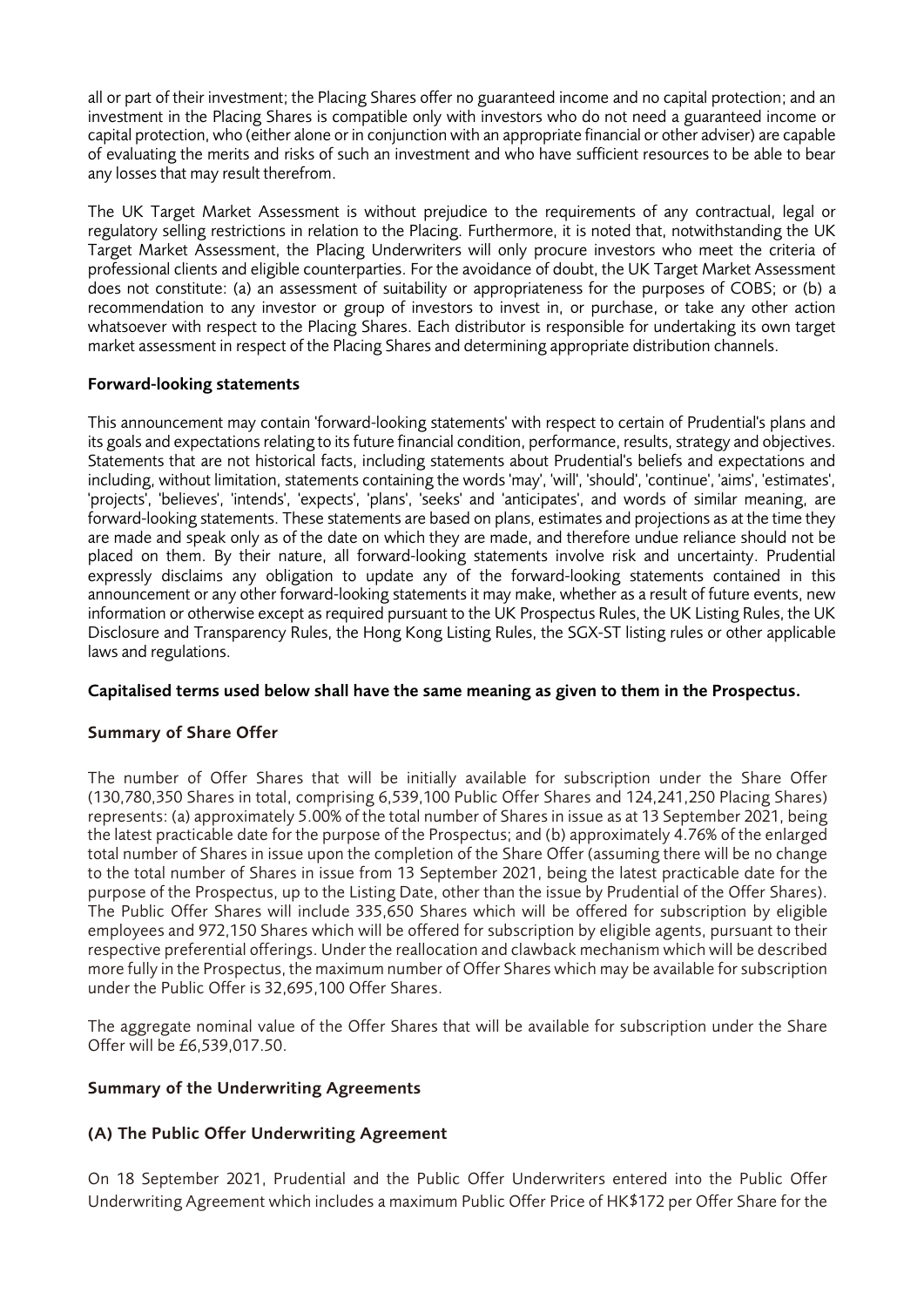Public Offer, pursuant to which the Public Offer Underwriters have agreed, severally but not jointly, to subscribe for, or procure subscribers to subscribe for, their respective applicable proportions of the Public Offer Shares which are being offered but are not taken up under the Public Offer on the terms and subject to the conditions set out in the Prospectus and the Public Offer Underwriting Agreement. The Public Offer Shares are fully underwritten pursuant to the Public Offer Underwriting Agreement.

The principal terms of the Public Offer Underwriting Agreement are summarised below:

| Date: | 18 September 2021 |  |
|-------|-------------------|--|
|-------|-------------------|--|

Parties: (i) Prudential; and

(ii) the Public Offer Underwriters.

# *The Public Offer Shares*

The number of Public Offer Shares initially available for subscription under the Share Offer represents: (a) approximately 0.25% of the total number of Shares in issue as at 13 September 2021, being the latest practicable date for the purpose of the Prospectus; and (b) approximately 0.24% of the enlarged total number of Shares in issue upon the completion of the Share Offer (assuming there will be no change to the total number of Shares in issue from 13 September 2021, being the latest practicable date for the purpose of the Prospectus, up to the Listing Date, other than the issue by Prudential of the Offer Shares). The Public Offer Shares include 335,650 Shares which are being offered for subscription by eligible employees and 972,150 Shares which are offered for subscription by eligible agents, pursuant to their respective preferential offerings. Under the reallocation and clawback mechanism which will be described more fully in the Prospectus, the maximum number of Offer Shares which may be available for subscription under the Public Offer is 32,695,100 Offer Shares.

The aggregate nominal value of the Public Offer Shares initially available for subscription under the Share Offer will be £326,955.

# *Offerees*

The Public Offer will be open to all members of the public in Hong Kong as well as to institutional and professional investors (acting in their capacity as members of the public in Hong Kong). Investors may apply for the Public Offer Shares or indicate an interest, if qualified to do so, for the Placing Shares, but may only receive Shares under either the Public Offer or the Placing (other than Shares applied for through the preferential offer to eligible employees and agents).

# *Conditions Precedent*

The obligations of the Public Offer Underwriters under the Public Offer Underwriting Agreement are conditional on, among others:

- (i) the Listing Committee granting listing of, and permission to deal in the Offer Shares on the Main Board of the Hong Kong Stock Exchange; and
- (ii) certain other conditions set out in the Public Offer Underwriting Agreement (including, among others, the Joint Global Coordinators (for themselves and on behalf of the Public Offer Underwriters) and Prudential agreeing on the Public Offer Price and the Placing Offer Price).

The Public Offer Underwriting Agreement is also conditional upon and subject to the Placing Underwriting Agreement having been signed and becoming unconditional and not having been terminated in accordance with its terms.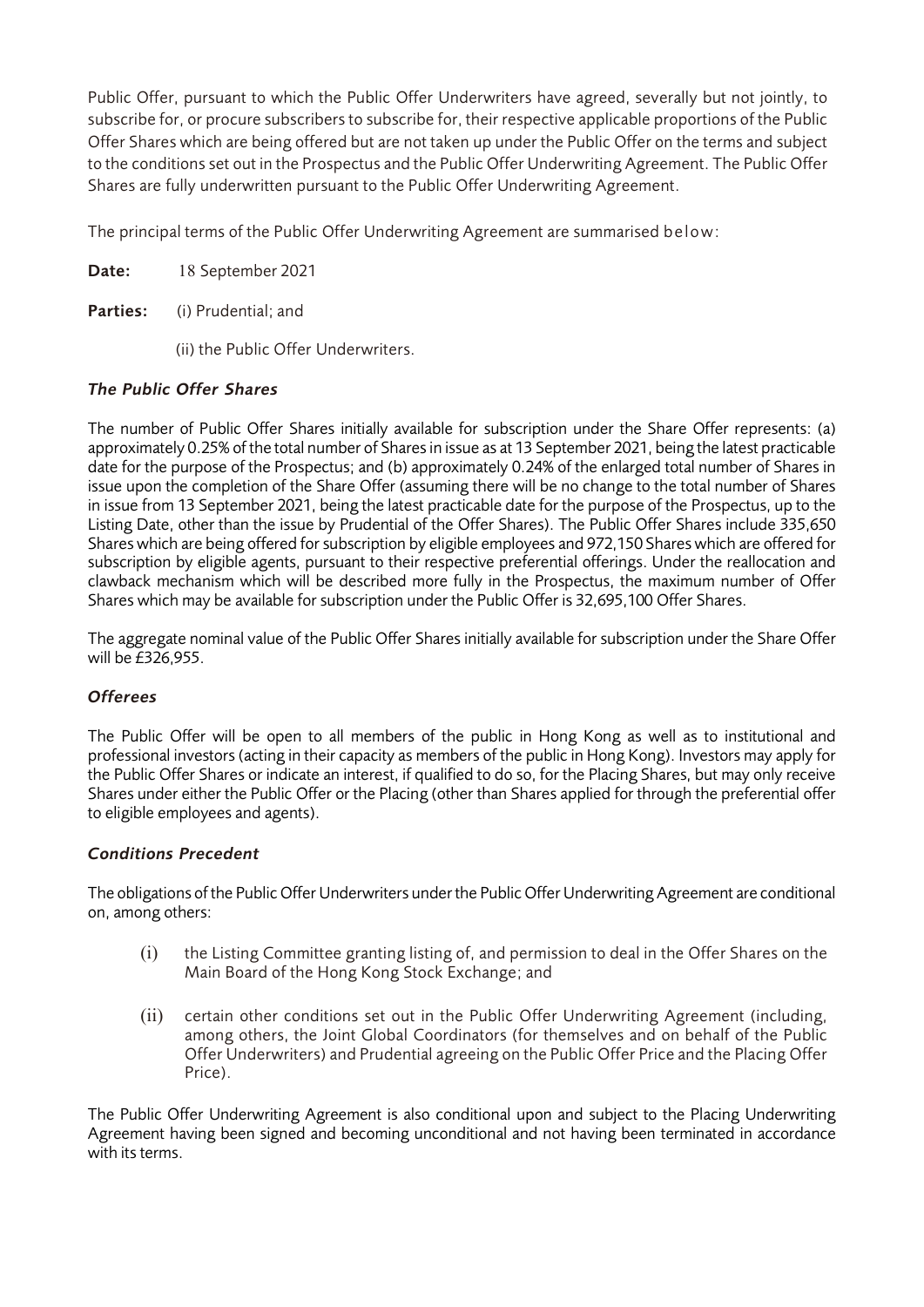# *Termination*

If any of the events set out below occurs at any time prior to 8:00 a.m. on the Listing Date, the Joint Global Coordinators (for themselves and on behalf of the Public Offer Underwriters) will be entitled, in their sole and absolute discretion, by a joint notice in writing given to Prudential, to terminate the Public Offer Underwriting Agreement with immediate effect:

- (a) trading in Prudential's securities having been suspended for over two consecutive business days on any exchange or in any over-the-counter market;
- (b) a material disruption in securities settlement, payment or clearance services in the United Kingdom or Hong Kong having occurred;
- (c) any general moratorium on commercial banking activities having been declared by the United Kingdom or Hong Kong;
- (d) there having occurred any outbreak or escalation of hostilities, or any change in financial markets, currency exchange rates or controls or any calamity or crisis that, in the reasonable judgment of the Joint Global Coordinators, is material and adverse and which, singly or together with any other event specified in this paragraph (d), makes it, in the reasonable judgment of the Joint Global Coordinators, impracticable to proceed with the offer, sale or delivery of the Public Offer Shares on the terms and in the manner contemplated in the Prospectus, and the registration statement, the general disclosure package and the final prospectus to be filed or issued by Prudential in connection with the Placing; or
- (e) there having been a breach by Prudential of certain warranties under the Public Offer Underwriting Agreement relating to events subsequent to the date of Prudential's accounts as incorporated by reference in Appendix I to the Prospectus, or after the respective dates as at which information is given in the Prospectus, which breach is either irremediable or, if capable of being remedied, has not been remedied at or prior to 8:00 a.m. on the Listing Date (or such other date as agreed by Prudential and the Joint Global Coordinators).

# *Undertakings by Prudential pursuant to the Public Offer Underwriting Agreement*

Under the terms of the Public Offer Underwriting Agreement, Prudential has undertaken to the Public Offer Underwriters not to (other than in connection with the Share Offer) during the period commencing on the date of the Public Offer Underwriting Agreement and ending on, and including, the date that is 90 days after the Listing Date without the prior written consent of the Joint Global Coordinators (for themselves and on behalf of the Public Offer Underwriters):

- (a) allot, issue, sell, accept subscription for, offer to allot, issue or sell, contract or agree to allot pledge, grant or sell any option, warrant, contract or right to subscribe for or purchase, or otherwise dispose of, either directly or indirectly, conditionally or unconditionally, any Shares or any other securities of Prudential or any interest in any of the foregoing (including any securities convertible into or exchangeable or exercisable for or that represent the right to receive, or any warrants or other rights to subscribe for or purchase, any Shares or any other equity securities of Prudential);
- (b) enter into any swap or other arrangement that transfers to another, in whole or in part, any of the economic consequences of ownership of any Shares or any other securities of Prudential or any interest in any of the foregoing (including any securities convertible into or exchangeable or exercisable for or that represent the right to receive, or any warrants or other rights to subscribe for or purchase, any Shares or any other equity securities of Prudential);
- (c) enter into any transaction with the same economic effect as any transaction specified in (a) or (b) above; or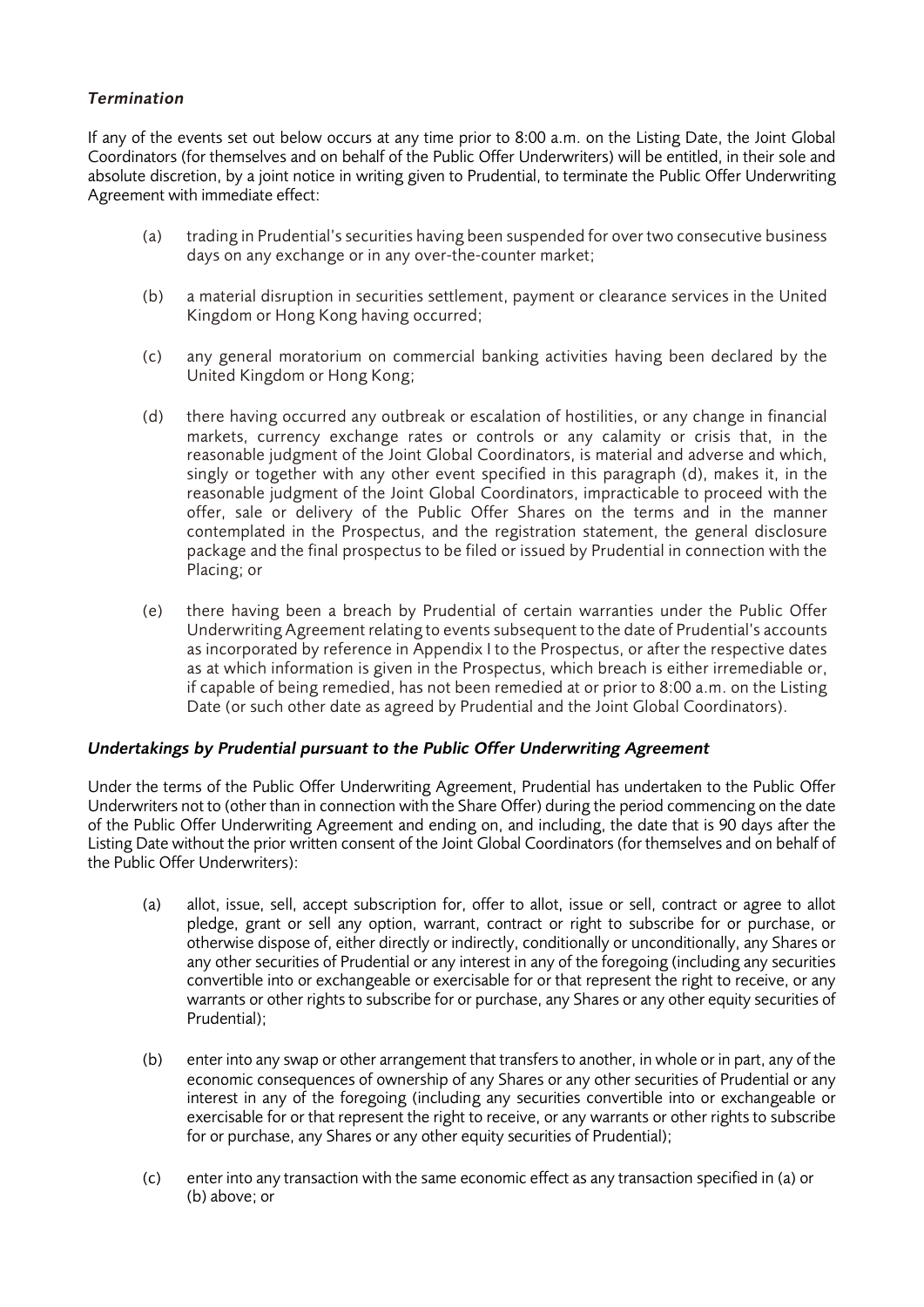(d) offer to or agree to or announce any intention to effect any transaction specified in (a) to (c) above,

in each case, whether the transaction is to be settled by delivery of Shares or such other equity securities of Prudential or in cash or otherwise, but in each case not including any action taken in Prudential's ordinary course of business (including, but not limited to, the operation of the share option schemes disclosed in the Prospectus).

#### *Commissions and expenses*

According to the Public Offer Underwriting Agreement, the Public Offer Underwriters will receive an underwriting commission of 0.8 per cent of the aggregate Public Offer Price in respect of the Public Offer Shares, excluding the Shares sold to investors introduced by Prudential (the "Reference Public Offer Amount").

Prudential may, at its sole and absolute discretion, and by reference to the discretionary incentive fee evaluation criteria agreed with the Joint Global Coordinators, elect to pay to the Joint Global Coordinators (on behalf of the Public Offer Underwriters) a discretionary incentive fee of up to 0.2 per cent of the Reference Public Offer Amount.

For any unsubscribed Public Offer Shares reallocated to the Placing, the underwriting commission will not be paid to the Public Offer Underwriters but will instead be paid, at the rate applicable to the Placing, to the relevant Placing Underwriters.

#### (B) The Placing Underwriting Agreement

The expected principal terms of the Placing Underwriting Agreement are summarised below:

**Date:** On or around the Price Determination Date

- Parties: (i) Prudential; and
	- (ii) the Placing Underwriters.

#### *The Placing Shares*

The number of the Placing Shares initially available for subscription under the Share Offer represents: (a) approximately 4.75% of the total number of Shares in issue as at 13 September 2021, being the latest practicable date for the purpose of the Prospectus; and (b) approximately 4.52% of the enlarged total number of Shares in issue upon the completion of the Share Offer (assuming there will be no change to the total number of Shares in issue from 13 September 2021, being the latest practicable date for the purpose of the Prospectus, up to the Listing Date, other than the issue by Prudential of the Offer Shares). The aggregate nominal value of the Placing Shares initially available for subscription under the Share Offer will be £6,212,062.5.

#### *The Joint Global Coordinators*

To the best of the Directors' knowledge, information and belief having made all reasonable enquiries, as at the date of this announcement, each of the Joint Global Coordinators is an independent third party, and not a connected person of Prudential (as defined in the Hong Kong Listing Rules).

#### *Placees*

It is expected that the Placing Shares will be placed to not fewer than six placees whose ultimate beneficial owners are independent third parties, and not connected persons of Prudential (as defined in the Hong Kong Listing Rules). The choice of placees for the Placing Shares will be determined solely by the Placing Underwriters, subject to the applicable laws and regulations (including the Hong Kong Listing Rules). It is not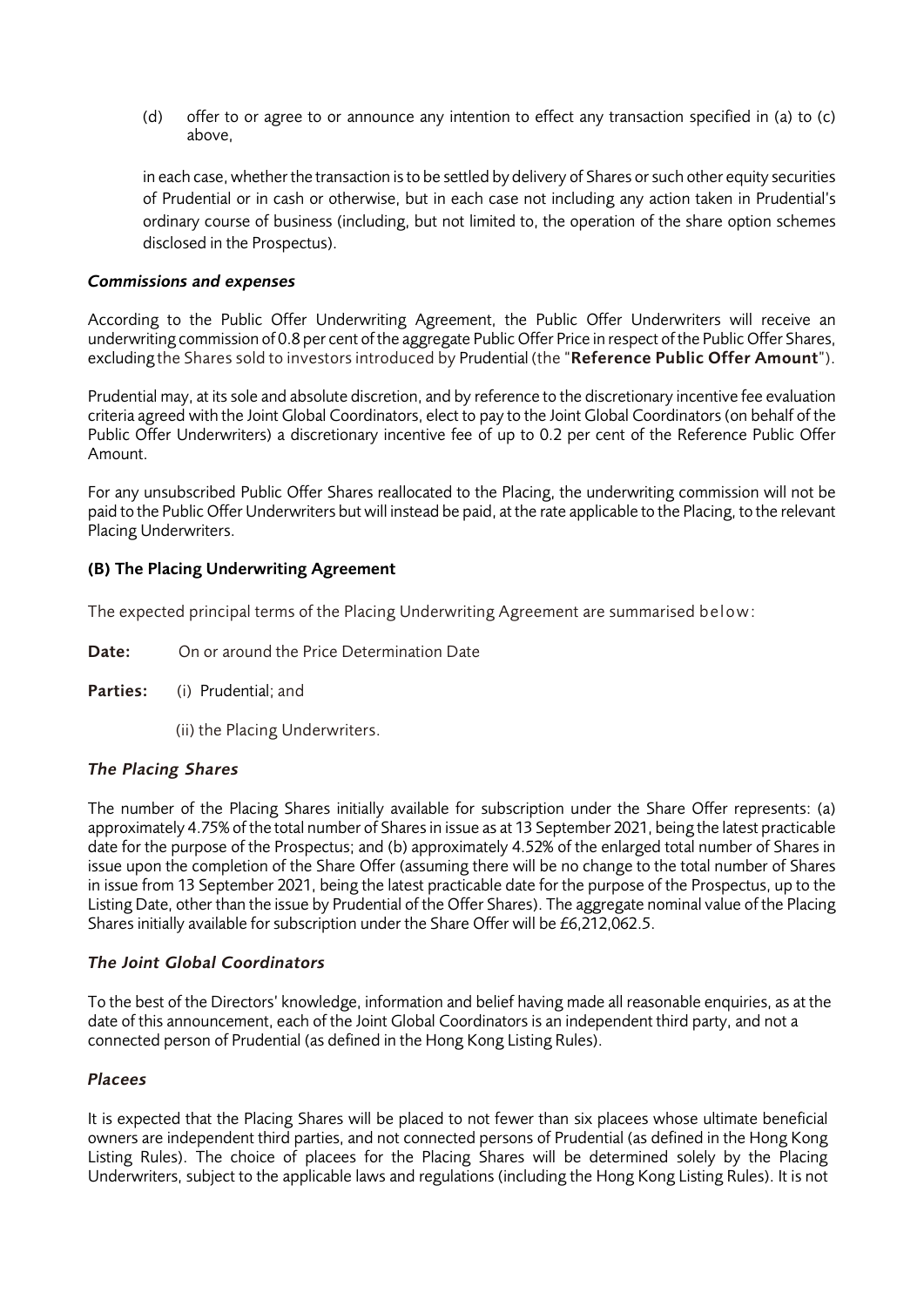expected that any such investor will become a substantial shareholder (as defined under the Hong Kong Listing Rules) of Prudential as a result of the Placing.

#### *Conditions Precedent*

The obligations of the Placing Underwriters under the Placing Underwriting Agreement are conditional on the conditions set out in the Placing Underwriting Agreement, including the Public Offer Underwriting Agreement having been signed and becoming unconditional and not having been terminated in accordance with its terms.

#### *Termination*

It is expected that the Placing Underwriting Agreement will be terminable on similar grounds to the Public Offer Underwriting Agreement.

#### *Commissions and expenses*

Prudential expects to pay an underwriting commission of 0.8 per cent of the aggregate Placing Offer Price in respect of the Placing Shares.

Prudential may, at its sole and absolute discretion, and by reference to the discretionary incentive fee evaluation criteria agreed with the Joint Global Coordinators, elect to pay to the Joint Global Coordinators (on behalf of the Placing Underwriters) a discretionary incentive fee of up to 0.2 per cent of the aggregate Placing Offer Price in respect of the Placing Shares.

The Placing Underwriters shall be entitled to the underwriting commission and discretionary incentive fee (if any) of any unsubscribed Placing Shares reallocated to the Public Offer. For the avoidance of doubt, the Public Offer Underwriters shall not be entitled to any underwriting commission in respect of such reallocated Placing Shares.

# General

#### *Maximum Public Offer Price*

The maximum Public Offer Price per Offer Share is HK\$172. The Public Offer Price and the Placing Offer Price are expected to be fixed by agreement between the Joint Global Coordinators (acting for themselves and on behalf of the Underwriters) and Prudential on the Price Determination Date, taking into account the closing trading price of the Shares on the last trading day on or before the Price Determination Date and other factors.

The Placing Offer Price may be set at a level higher than the maximum Public Offer Price if certain conditions, which will be described in further detail in the Prospectus, are fulfilled.

# *Ranking of Offer Shares*

The Offer Shares to be issued under the Share Offer will rank *pari passu* (in all respects) with each other and with the Shares then in issue. Holders of fully-paid Offer Shares will be entitled to receive all future dividends and distributions, which are declared, made or paid, the record date of which is after the date of allotment of the Offer Shares in their fully-paid form.

# *Allocation under the Placing*

As previously announced, the Board believes that there are clear benefits to the Group and to its shareholders as a whole from increasing both its Asian shareholder base and the liquidity of its shares in Hong Kong and intends to take these factors into account in the allocation of the Placing.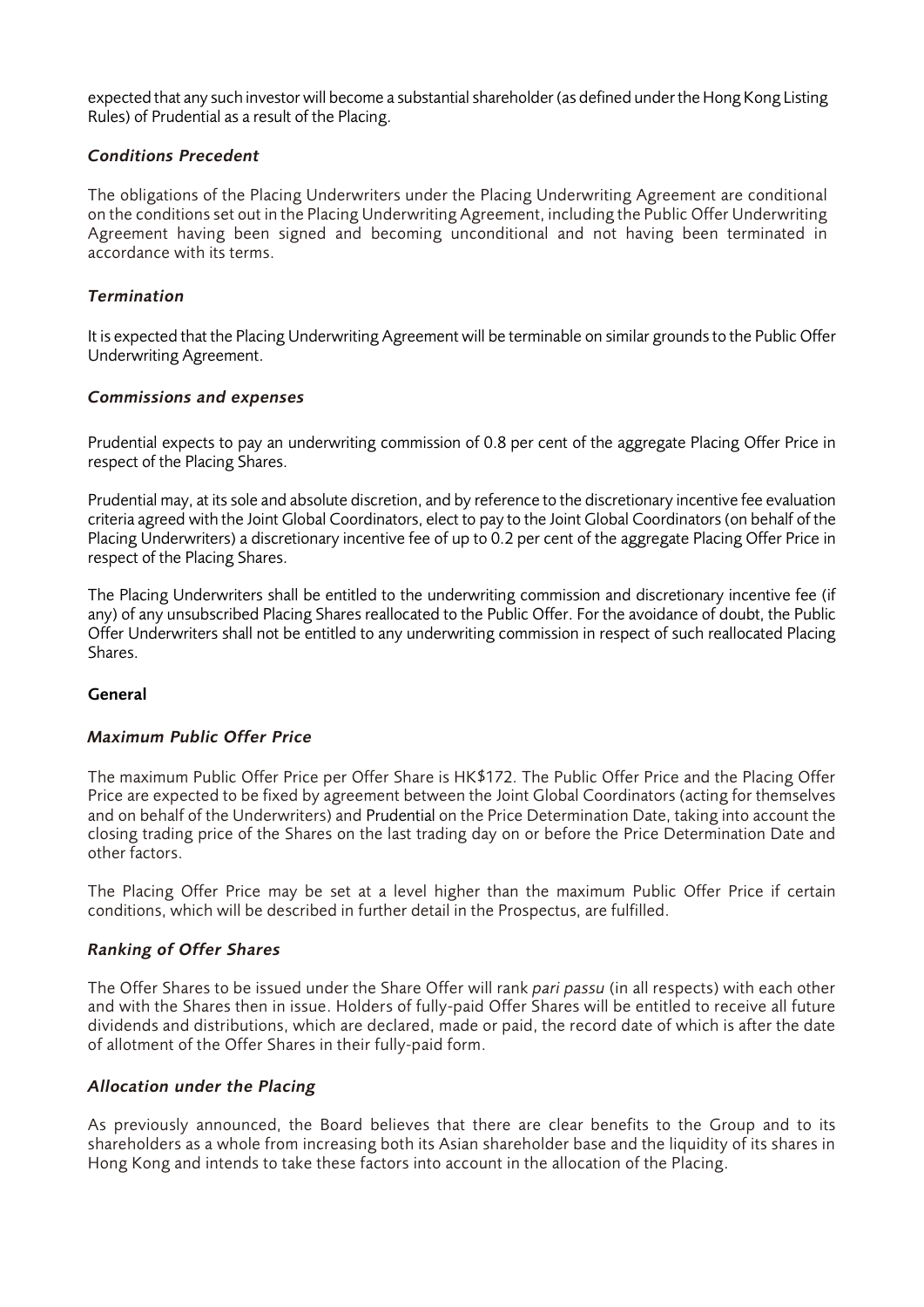Allocation of Placing Shares will be effected in accordance with the book-building process and based on a number of factors, including the level and timing of demand, the total size of the relevant investor's invested assets or equity assets in the relevant sector and whether or not it is expected that the relevant investor is likely to buy further Shares, and/or hold or sell its Shares, after the listing of the Offer Shares on the HK Stock Exchange. Such allocation is intended to result in a distribution of the Offer Shares on a basis which would contribute to the maintenance of a solid professional and institutional shareholder base to the benefit of Prudential and its Shareholders as a whole.

# *Closing price on 17 September 2021*

The closing price of the Shares on the Hong Kong Stock Exchange 17 September 2021, being the last trading day preceding the date on which the Public Offer Underwriting Agreement was signed, was HK\$157.8 per Share.

# *Joint Global Coordinators, Joint Bookrunners, Financial Adviser*

Prudential has appointed Citigroup Global Markets Asia Limited, Citigroup Global Markets Limited Goldman Sachs (Asia) L.L.C., CLSA Limited and The Hongkong and Shanghai Banking Corporation Limited as Joint Global Coordinators and Joint Bookrunners in relation to the Share Offer. Merrill Lynch (Asia Pacific) Limited, Credit Suisse (Hong Kong) Limited, UBS AG Hong Kong Branch, UBS AG London Branch and UOB Kay Hian (Hong Kong) Limited are also acting as Joint Bookrunners. Rothschild & Co Hong Kong Limited is acting as Financial Adviser.

# *General mandate*

The Offer Shares are to be issued under the general mandate, pursuant to which Prudential may issue up to 523,121,515 Shares, being 20% of the total issued ordinary share capital of Prudential as at 1 April 2021, as set out in resolution 21 of Prudential's 2021 Notice of Annual General Meeting. As at the date of this announcement, Prudential has not issued any Shares pursuant to the general mandate and therefore Prudential is permitted to issue up to 523,121,515 Shares under the general mandate. Assuch, the allotment and issue of the Offer Shares is not subject to approval of the Shareholders.

# *Disapplication of pre-emption limit*

In addition to the limit under the general mandate, the Share Offer is also subject to the disapplication of preemption limit under Prudential's general authority as set out in resolution 23 of Prudential's 2021 Notice of Annual General Meeting, pursuant to which Prudential may issue and allot up to 130,780,378 Shares, being 5% of the total issued ordinary share capital of Prudential as at 1 April 2021, on a non-pre-emptive basis for cash. Therefore the total number of Offer Shares initially available for subscription under the Share Offer, being 130,780,350 Shares, is within the 20% general mandate limit as well as the 5% limit under resolution 23.

# Application for Listing

Application has been made to the Listing Committee for approval for, and Prudential will seek a confirmation from the Singapore Stock Exchange for, the listing of, and permission to deal in, the Offer Shares to be allotted and issued pursuant to the Share Offer on the Main Board of the Hong Kong Stock Exchange. Application will also be made to the FCA for the Offer Shares to be listed on the premium listing segment of the Official List and to the London Stock Exchange for the Offer Shares to be admitted to the Main Market of the London Stock Exchange.

# Reasons for the Share Offer and Use of Proceeds

Using the closing trading price of the Shares on the Hong Kong Stock Exchange on 13 September 2021, being the latest practicable date for the purpose of the Prospectus, of HK\$162.40 per Offer Share, the net proceeds from the Share Offer from the issue of 130,780,350 Shares are assumed to be approximately HK\$20,850 million, after deducting the estimated underwriting fees and other expenses